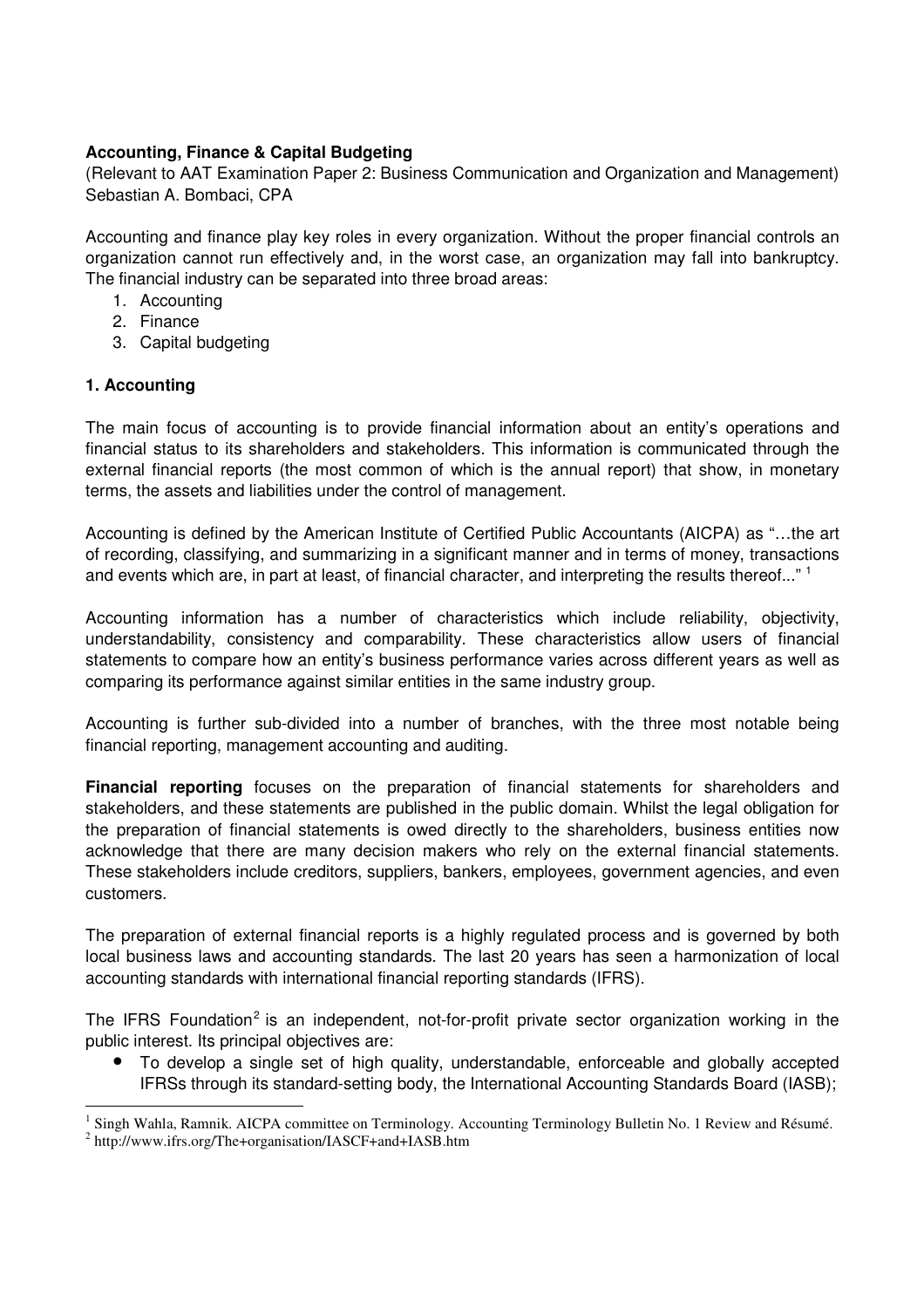- To promote the use and rigorous application of those standards;
- To take account of the financial reporting needs of emerging economies and small and medium-sized entities (SMEs); and
- To bring about convergence of national accounting standards and IFRSs to high quality solutions.

The financial statements record the financial activities of an entity. A business enterprise produces four basic financial statements:

- 1. The balance sheet, which is also referred to as statement of financial position or condition, and which provides details of a company's assets (what it owns), liabilities (what it owes), and owners' equity (what is owed to shareholders) at a given point in time.
- 2. The income statement, which is also referred to as the profit and loss statement (P&L), and which details the earned income, incurred expenses, and the profits generated over a period of time (usually one year). The P&L statement details the operation of the entity including sales and expenses incurred during the stated time period.
- 3. The statement of cash flows highlights how and when an entity receives cash and how it pays out cash. The cash flow statement details how cash flows occur for operating, investing and financing activities.
- 4. The statement of retained earnings provides information to shareholders on how the earnings generated by an entity in a given period are preserved on behalf of the shareholders.

In addition, the financial statements incorporate an extensive set of notes, management discussion and an analysis of the entity's performance. The notes to financial statements are considered an integral part of the financial statements.

**Management accounting** focuses on providing accounting and other information to help internal managers make business decisions and to manage the day-to-day operations of an entity. Unlike financial accounting, there are no legal requirements covering the preparation of management accounting reports and statements. These reports are for internal use within the entity and typically none of these reports are made available to either shareholders or stakeholders.

With this accounting information an entity's managers can make more informed business decisions, decide where to allocate an entity's scare resources, and enable them to develop better control functions.

In contrast to financial reporting, management accounting information is:

- Designed and intended solely for use by managers within the entity
- Developed and designed to meet the individual needs of managers
- Confidential information and not made available to the public
- Focused on managing the future performance of the entity, (forward-looking) compared with financial reports which are used to detail past performance (backward-looking)
- Not under any legal obligation to comply with local laws or accounting standards
- Used by the entity in its decision-making processes

**Auditing** is the third sub-branch of accounting. ISA 200 states "…The purpose of an audit is to enhance the degree of confidence of intended users in the financial statements. This is achieved by the expression of an opinion by the auditor on whether the financial statements are prepared, in all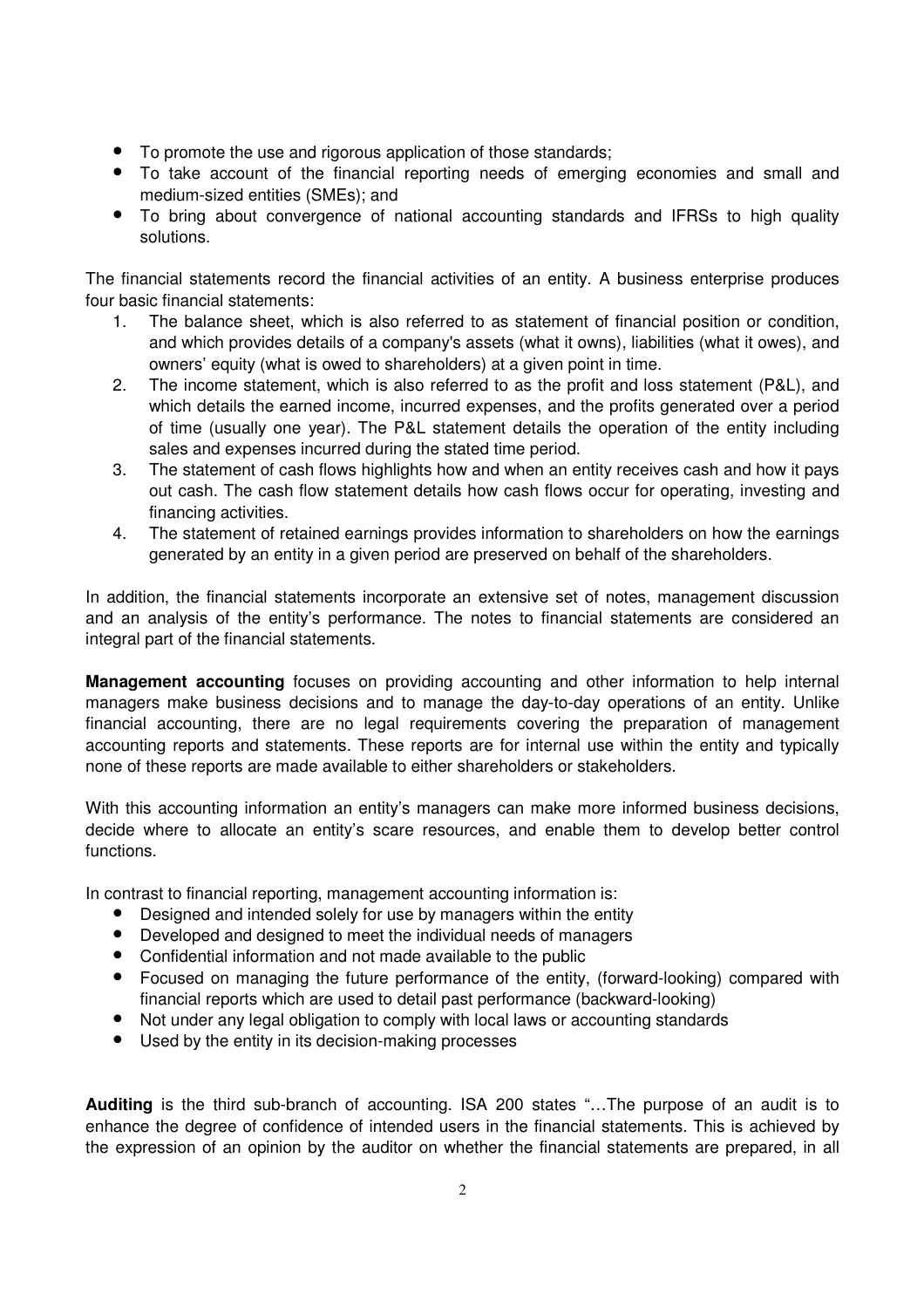material respects, in accordance with an applicable financial reporting framework. In the case of most general purpose frameworks, that opinion is on whether the financial statements are presented fairly, in all material respects, or give a true and fair view in accordance with the framework. An audit conducted in accordance with ISAs and relevant ethical requirements enables the auditor to form that opinion<sup>3</sup>…'

Simply put, audits are carried out to assess the reliability of information provided by an entity's management in the financial statements they have prepared for distribution to their shareholders and stakeholders. For a financial audit, a set of financial statements are said to be true and fair when they are free of material misstatements.

As it is impossible to test every financial transaction carried out by an entity, an auditor uses statistical sampling to reduce the number of audit tests required to provide reasonable assurance that the statements are free from material error. Auditors also test the strength of an entity's internal control systems to manage their business processes and financial transactions.

Audits were originally aimed at determining the effectiveness of an entity's financial systems. However today audits are also conducted on many non-financial business processes such as environmental performance<sup>4</sup> and adherence to ethical codes of conduct.

## **2. Finance**

Finance focuses on managing the usage, procurement and disbursement of funds within an entity. This usually encompasses two main areas: the raising of money by issuing debt or equity, or the investment of an entity's monies by the purchasing of debt or equity. Put simply, finance deals with the saving and lending of money on the capital and debt markets.

The capital and debt markets include money, bond and share markets. For instance money market allows entities to manage their short-term financial requirements to ensure they have enough liquidity (cash) to meet their day-to-day financial obligations. Capital markets, such as the share and bond markets, enable entities to raise long-term capital which they can use for business expansion. There are many financial institutions which are involved in the finance industry, including commercial and investment banks, thrifts, insurance companies and credit unions.

As each type of financial investment has its own particular risks, finance also involves an understanding of risk and risk mitigation. Hence, finance has to deal with the impacts of both time and uncertainty on the possible future returns available from each investment.

## **3. Capital budgeting**

Before an entity raises finance on the capital markets, it needs to determine how much capital (money) it needs to meet its tactical and strategic plans. This planning process is called capital budgeting. It enables the entity to estimate the long-term investments it needs to make in new assets such as new

<sup>-</sup><sup>3</sup> International Standard On Auditing 200, International Auditing and Assurance Standards Board

<sup>4</sup> ISO14,000